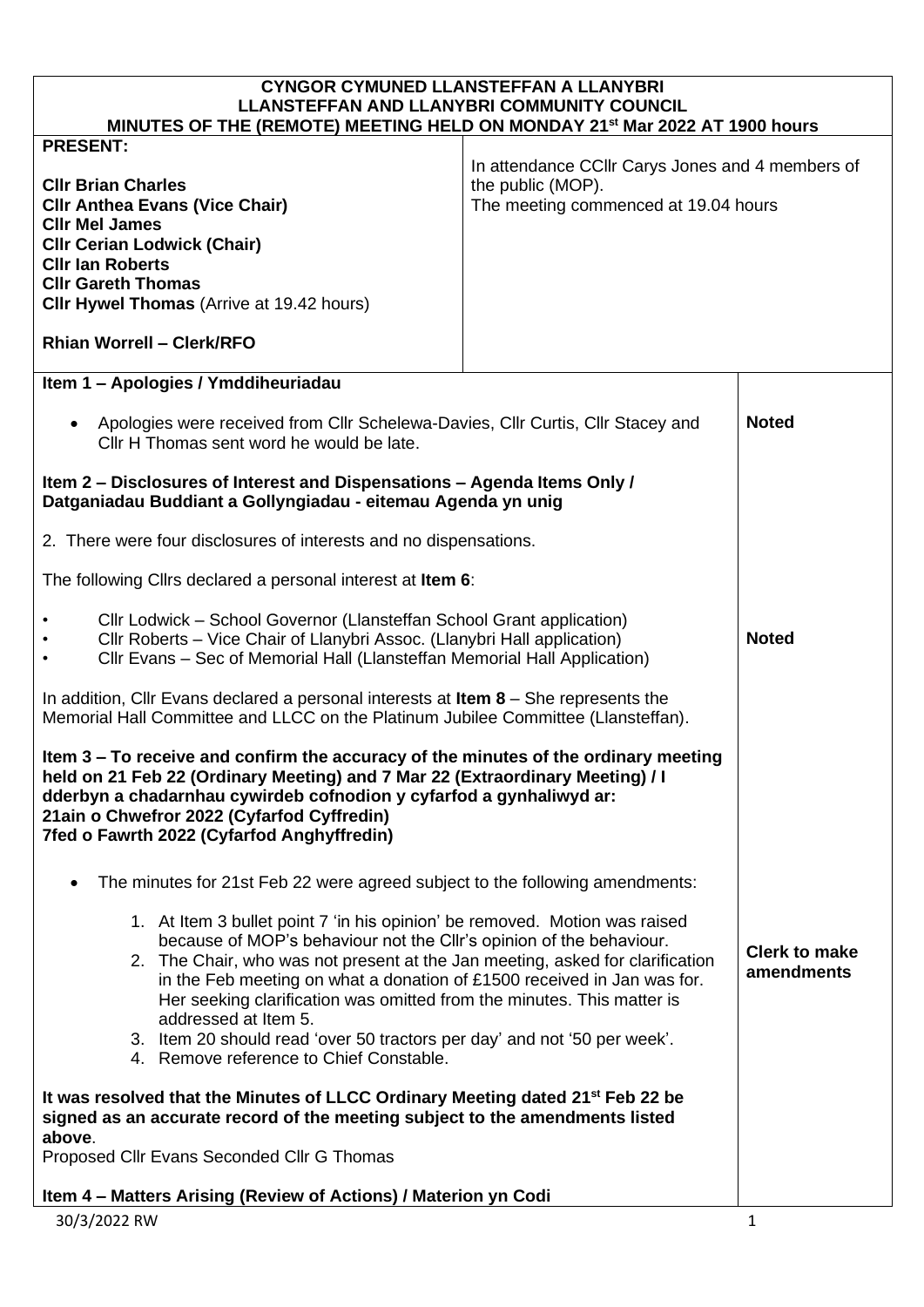| 21 Feb 22                                                                                                                                                                                             |                                                    |
|-------------------------------------------------------------------------------------------------------------------------------------------------------------------------------------------------------|----------------------------------------------------|
| Use of Herbicide - Clerk has contacted the relevant CCC Depts as advised by<br>Darren King at CCC. No response yet from CCC. Clerk to pursue CCC.                                                     | <b>Clerk to chase</b>                              |
| Recycling bins for Llanybri Play Area - Cllr Charles is asked to choose the bin he<br>$\bullet$<br>finds appropriate and let the Clerk know. She will get it ordered.                                 | <b>CIIr Charles to</b><br>action                   |
| Hard drive now with Chair for safe keeping.<br>٠                                                                                                                                                      | <b>Clerk to action</b>                             |
| WIFI in halls - The halls understandably are not able to commit to WIFI until they<br>$\bullet$<br>understand costs. The Clerk will get a rough idea of costs by the next Llansteffan                 |                                                    |
| Hall Committee meeting on 20 April 22. Chair asked for hybrid meeting issue to be                                                                                                                     | <b>Clerk to note for</b>                           |
| placed on May agenda.                                                                                                                                                                                 | May agenda                                         |
| Hen Gapel – No further information. Clerk is to attempt to contact Mr Siggery.<br>٠                                                                                                                   | <b>Clerk to action</b><br><b>Clerk to note for</b> |
| Defibs - Clerk to put on April meeting.<br>٠                                                                                                                                                          | April agenda                                       |
| Bell House (a National Trust asset) – Clerk reported the poor state of the Bell<br>$\bullet$<br>House to LLCC, she had provided photos showing the extent of the vegetation                           |                                                    |
| encroachment. The information notice board (LLCC asset) is not in a bad state but                                                                                                                     |                                                    |
| may need some maintenance in the near future. The Chair proposed the Clerk                                                                                                                            | <b>Clerk to action</b>                             |
| contact the Nation Trust. It was resolved for the Clerk to contact the national                                                                                                                       |                                                    |
| Trust to inform them of the situation. Proposed Cllr Lodwick Seconded by Cllr                                                                                                                         |                                                    |
| James.<br>Morfa slide – Installation complete.<br>٠                                                                                                                                                   |                                                    |
| OVW Toolkit – OVW Evaluation Meeting on 28 <sup>th</sup> Feb was attended by Clerk and<br>$\bullet$                                                                                                   |                                                    |
| Cllr Curtis. Very productive, OVW will come back with a second draft soon. Clerk<br>will keep LLCC informed.                                                                                          |                                                    |
| Approval response from Audit Wales in relation to the summary draft for publication                                                                                                                   |                                                    |
| into a local newspaper was received and the public notice has gone into the                                                                                                                           |                                                    |
| Carmarthen Journal.                                                                                                                                                                                   |                                                    |
| Fences that were brought down in the storm at Ger y Eglyws. CCIIr Jones visited<br>$\bullet$<br>all the properties and contacted Housing Services - Housing Services have started<br>the repair work. |                                                    |
| Planning Committee Terms of Reference will go on the May agenda.<br>$\bullet$                                                                                                                         | <b>Clerk to note</b><br><b>Clerk to note</b>       |
| PCSOs item will appear on the June agenda.<br>$\bullet$                                                                                                                                               |                                                    |
| Notice board for Llanybri – Cllr Lodwick had requested a quote for the work from a<br>$\bullet$<br>local tradesman and it was her intention to get together with Llanybri Cllrs to                    | <b>CIIr Lodwick to</b><br>oversee                  |
| identify possible location for the new notice board.                                                                                                                                                  |                                                    |
| Cllr Evans and Schelewa-Davies did attend the Platinum Jubilee meeting on behalf                                                                                                                      |                                                    |
| of LLCC.<br>Emergency phone at Scott's Bay - Ongoing. Clerk in weekly contact with BT.                                                                                                                | <b>Clerk/Chair to</b>                              |
| PROW response – Chair and Clerk to attend to this issue.<br>$\bullet$                                                                                                                                 | follow up                                          |
| It was resolved that the Minutes of LLCC Extraordinary Meeting dated 7th Mar 22 be<br>signed as an accurate record of the meeting.<br>Proposed Cllr G Thomas Seconded Cllr Charles                    |                                                    |
|                                                                                                                                                                                                       |                                                    |
| <b>Matters Arising (Review of Actions) / Materion yn Codi</b><br><b>7 Mar 22</b>                                                                                                                      |                                                    |
| LLCC response to PL/02295 has been sent to CCC Planning Dept.                                                                                                                                         | <b>Clerk to follow</b>                             |
| Issue with muddy path behind football pitch - the Clerk has written to the Football<br>Club.                                                                                                          | up                                                 |
| Item 5 – Public Participation (Agenda Items Only) / Cyfranogiad y Cyhoedd (15<br>munud)                                                                                                               |                                                    |
| Standing Orders (SOs) were suspended at 19.32 hours                                                                                                                                                   |                                                    |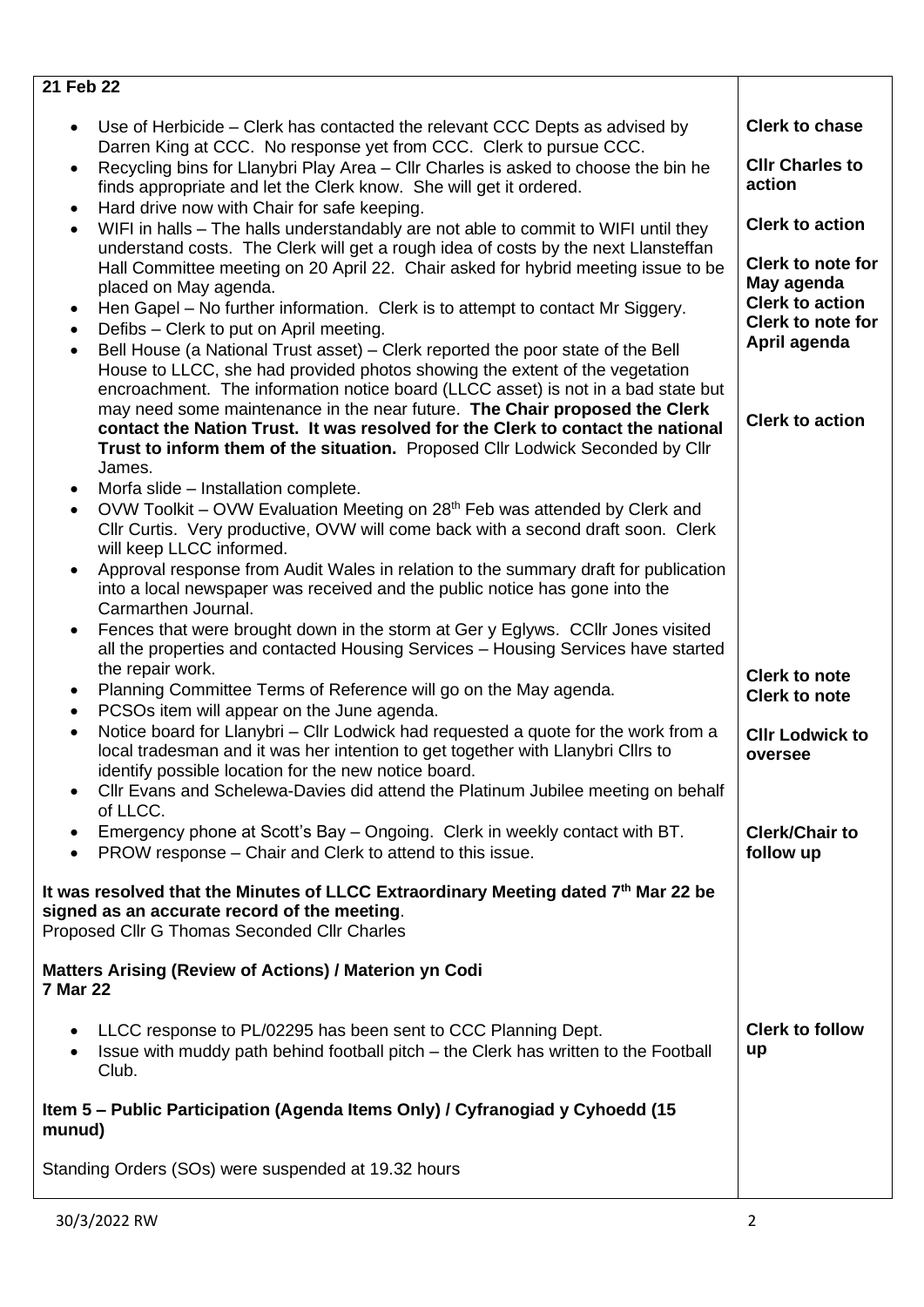| • CCIIr Jones spoke as a member of the public – She asked whether LLCC resolved<br>to accept the donation of £1500 listed in the Payments and Receipts for the Jan<br>meeting. Does the public have to wait to the Annual return to find out who made<br>the donation?                                                                                                                                                                                                                                                                         |                                          |
|------------------------------------------------------------------------------------------------------------------------------------------------------------------------------------------------------------------------------------------------------------------------------------------------------------------------------------------------------------------------------------------------------------------------------------------------------------------------------------------------------------------------------------------------|------------------------------------------|
| The Clerk explained that LLCC did resolved to accept the donation and that the<br>$\bullet$<br>person who made the donation was Mrs T Eynon. The donation is to assist LLCC<br>in its efforts to establish public footpath status (DMMO) for the path running in front<br>of the Pheasantry.                                                                                                                                                                                                                                                   |                                          |
| SOs were reinstated at 19.36 hours                                                                                                                                                                                                                                                                                                                                                                                                                                                                                                             |                                          |
| Item 6 – Community Grant Applications – Consideration of grant applications                                                                                                                                                                                                                                                                                                                                                                                                                                                                    |                                          |
| LLCC received four applications for financial assistance and all four applications were<br>considered and granted funding. In summary:                                                                                                                                                                                                                                                                                                                                                                                                         |                                          |
| Llansteffan School - £1000 (The money will be allocated under the Power of<br>$\bullet$<br>Wellbeing, cheque to go to PTA). Note: All monies allocated under the Power of<br>Wellbeing comes out of the S.137 allocation.                                                                                                                                                                                                                                                                                                                      |                                          |
| Llanybri Hall - £1500 (Audit Wales, on formal request put to them by the Clerk,<br>have offered no objection to making this contribution to a Church asset. Money will<br>be allocated under S.137).                                                                                                                                                                                                                                                                                                                                           |                                          |
| Eisteddfod yr Urdd Sir Gâr 2023 - £400 C/o CCIIr Jones (Money will be allocated<br>$\bullet$<br>under S.137)                                                                                                                                                                                                                                                                                                                                                                                                                                   |                                          |
| Llansteffan Memorial Hall - £500 (Community Councils have lawful powers to<br>financially support community halls if they see fit under the Local Gov Act 1976                                                                                                                                                                                                                                                                                                                                                                                 | Clerk to draw up                         |
| $S.19$ ).<br><b>Total: £3400</b>                                                                                                                                                                                                                                                                                                                                                                                                                                                                                                               | cheques<br>accordingly                   |
| Cllrs agreed that the procedure for calling for grant applications and the awarding of<br>$\bullet$<br>financial assistance needed to be reviewed and a coherent policy draw up. The<br>Chair asked that this be brought to the June meeting for consideration.<br>Cllr Evans raised the possibility of making some form of contribution to the Ukraine<br>$\bullet$<br>Appeal. Community Councils are barred from making donations to charities<br>abroad. The Clerk would investigate the possibilities available to LLCC in this<br>regard. | Clerk to bring to<br>future agenda       |
| Item 7 - Personal Interests Form – Revised draft form to be considered / accepted                                                                                                                                                                                                                                                                                                                                                                                                                                                              |                                          |
| It was resolved to accept the 'Declarations of Positions Held Within the Community<br>by Councillors' form, and it be completed by Councillors after the May election.<br>Proposed Cllr Evans Seconded Cllr Charles                                                                                                                                                                                                                                                                                                                            | <b>Clerk/Cllrs to</b><br>action in May   |
| Cllrs will fill in the form in May and then the Clerk will lift the information from the<br>$\bullet$<br>form and put it on the website.                                                                                                                                                                                                                                                                                                                                                                                                       |                                          |
| Item 8 - Platinum Jubilee Funding Allocation Request - To consider allocating funds<br>for drawdown by the Community Platinum Jubilee Committee under S.145 of the<br><b>LGA</b>                                                                                                                                                                                                                                                                                                                                                               |                                          |
| There was a lengthy discussion about whether it was appropriate to issue funding<br>$\bullet$<br>to such a project and under what Section of the Local Government Act (LGA) it<br>could lawfully be done. The Clerk explained that LLCC had powers to contribute to<br>such events under Section 145 of the LGA.                                                                                                                                                                                                                               | <b>RFO</b> to<br>administer draw<br>down |
| It was decided that both Llansteffan and Llanybri would be able to draw upon a<br>$\bullet$<br>financial allocation of up to £500 each to assist with Platinum Jubilee Celebrations.                                                                                                                                                                                                                                                                                                                                                           |                                          |
| 30/3/2022 RW                                                                                                                                                                                                                                                                                                                                                                                                                                                                                                                                   | 3                                        |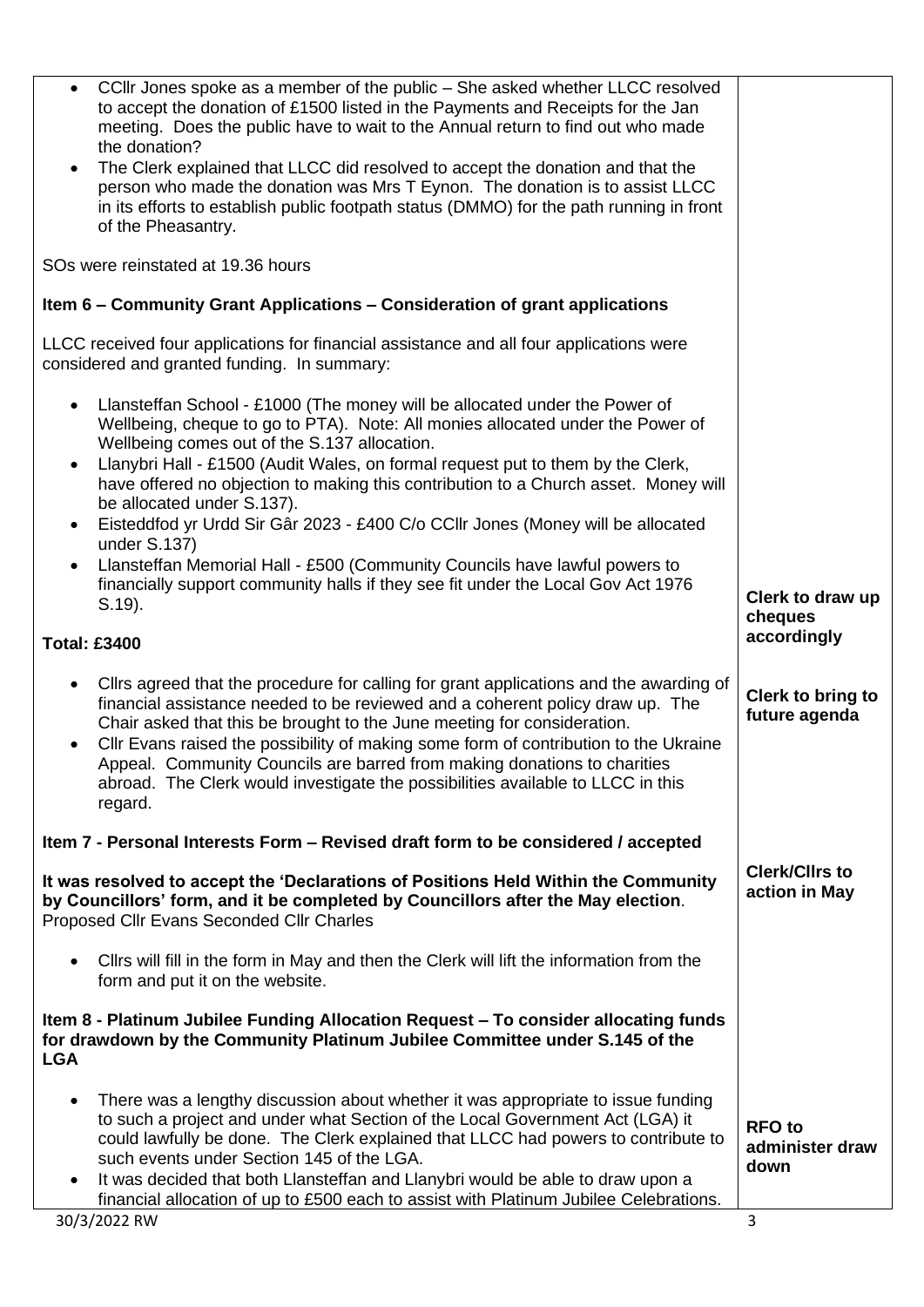| An application had been received from the Llansteffan Platinum Jubilee Committee.<br>If Llanybri wished to draw on the funds available the relevant POC should get in<br>touch with the Clerk as soon as possible. |                                                                                                                                                                     |                       |                                   |
|--------------------------------------------------------------------------------------------------------------------------------------------------------------------------------------------------------------------|---------------------------------------------------------------------------------------------------------------------------------------------------------------------|-----------------------|-----------------------------------|
| funds.                                                                                                                                                                                                             | It was resolved that £500 to the Llansteffan Platinum Jubilee event and £500 to a<br>Llanybri Platinum Jubilee event be allocated from LLCC in the form of drawdown |                       |                                   |
|                                                                                                                                                                                                                    | Proposed Cllr James Seconded Cllr Evans                                                                                                                             |                       |                                   |
|                                                                                                                                                                                                                    | Item 9 - Cllr Allowance – Discussion to gain clarity of procedure for newer Cllrs                                                                                   |                       | <b>Clerk to send</b><br>out email |
| $\bullet$                                                                                                                                                                                                          | The Clerk explained that the Cllr Allowance was £150 annually to cover                                                                                              |                       |                                   |
|                                                                                                                                                                                                                    | consumables (printer ink, paper, telephone calls etc. no receipts required) and it<br>would come to all Cllrs unless they sent the Clerk an 'Opt Out' form.         |                       |                                   |
|                                                                                                                                                                                                                    | The Clerk said she would send out an email and all Cllrs would be asked to                                                                                          |                       |                                   |
| respond accordingly.                                                                                                                                                                                               |                                                                                                                                                                     |                       |                                   |
| Cytuno taliadau a derbyniadau                                                                                                                                                                                      | Item 10 - Payment of Accounts: Agree payments and receipts / Talidau Cyfrifon:                                                                                      |                       |                                   |
|                                                                                                                                                                                                                    | <b>PAYMENTS AND RECEIPTS - COMMUNITY COUNCIL MEETING 21st MAR 22</b>                                                                                                |                       |                                   |
|                                                                                                                                                                                                                    | <b>RECEIPTS</b>                                                                                                                                                     |                       |                                   |
|                                                                                                                                                                                                                    | Income received since 21st Feb 22                                                                                                                                   |                       |                                   |
| <b>DATE</b><br>02/03/22                                                                                                                                                                                            | <b>DETAIL OF INCOME / PAYER</b><br>Payment by CCC portion of payment by                                                                                             | <b>AMOUNT</b><br>£700 |                                   |
|                                                                                                                                                                                                                    | Sky for filming in the Ward                                                                                                                                         |                       |                                   |
| 28/02/22                                                                                                                                                                                                           | <b>Bank Interest</b>                                                                                                                                                | £0.56                 |                                   |
|                                                                                                                                                                                                                    | <b>PAYMENTS</b>                                                                                                                                                     |                       |                                   |
|                                                                                                                                                                                                                    | <b>Expenditure incurred since 21st Feb 22</b>                                                                                                                       |                       |                                   |
| <b>DATE</b>                                                                                                                                                                                                        | <b>DETAIL OF PAYMENT / PAYEE</b>                                                                                                                                    | <b>AMOUNT</b>         |                                   |
| 01/04/22<br>01/04/22                                                                                                                                                                                               | <b>SLCC Annual Subs</b><br>One Voice Wales Annual Subs                                                                                                              | £112.00<br>£215       |                                   |
| 02/03/22                                                                                                                                                                                                           | A. Evans - Refund for Bench Plaques                                                                                                                                 | £147.90               |                                   |
| 28/03/22                                                                                                                                                                                                           | Clerk Mar 22 salary - R. Worrell                                                                                                                                    | £499.63               |                                   |
| 28/10/21                                                                                                                                                                                                           | Solicitor's Bill relating to DMMO                                                                                                                                   | £1500                 |                                   |
| 08/03/22                                                                                                                                                                                                           | <b>OVW - Cllr Training Session</b>                                                                                                                                  | £15                   |                                   |
| 14/03/22                                                                                                                                                                                                           | Replacement of lanterns to LED - CCC                                                                                                                                | £625.50               |                                   |
|                                                                                                                                                                                                                    | Instalment 1                                                                                                                                                        |                       |                                   |
| 15/03/22                                                                                                                                                                                                           | Refund to Clerk for card payment of                                                                                                                                 | £127.01               |                                   |
|                                                                                                                                                                                                                    | publication of Audit Wales Report                                                                                                                                   |                       |                                   |
|                                                                                                                                                                                                                    | Summary for newspaper - Media Wales                                                                                                                                 |                       |                                   |
|                                                                                                                                                                                                                    | (Carmarthen Journal)                                                                                                                                                |                       |                                   |
| 21/03/22                                                                                                                                                                                                           | *Re-issue to Cllr Evans to replace lost                                                                                                                             | £52.20                |                                   |
|                                                                                                                                                                                                                    | cheque Refund of cost of plaque for<br>Thomas bench                                                                                                                 |                       |                                   |
|                                                                                                                                                                                                                    |                                                                                                                                                                     |                       |                                   |
| Note:                                                                                                                                                                                                              |                                                                                                                                                                     |                       |                                   |
|                                                                                                                                                                                                                    | *A payment to Cllr Evans for refund of the purchase of a bench plaque for a commissioned                                                                            |                       |                                   |
|                                                                                                                                                                                                                    | bench which was authorised in Jan (18/01/22), is being reissued as the bank have mislaid                                                                            |                       |                                   |
| the cheque.                                                                                                                                                                                                        |                                                                                                                                                                     |                       |                                   |
|                                                                                                                                                                                                                    | It was resolved to accept the payments and receipts.<br>Proposed Cllr Evans Seconded Cllr Charles                                                                   |                       | <b>Clerk to</b><br>administer     |
|                                                                                                                                                                                                                    |                                                                                                                                                                     |                       | payments                          |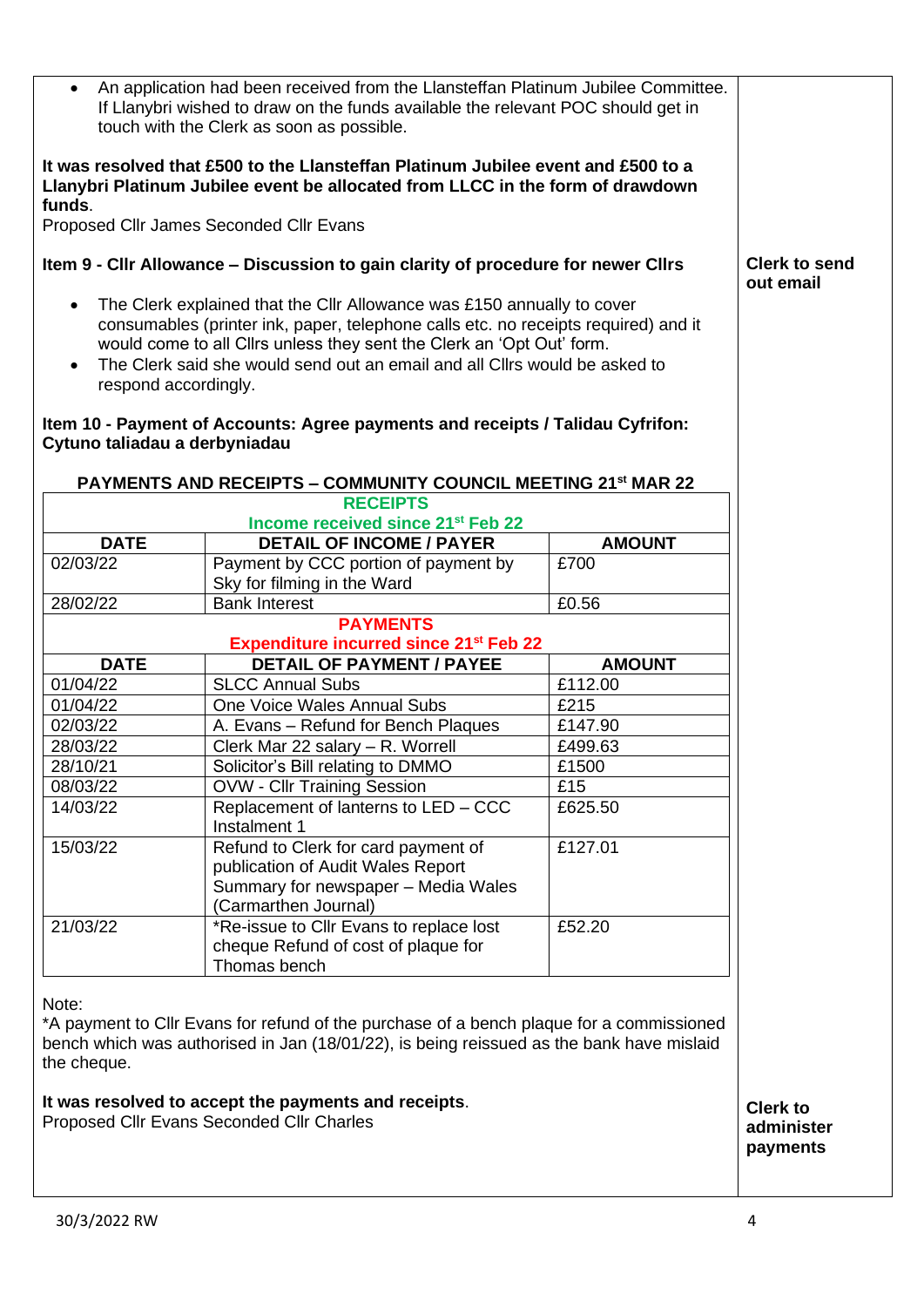| The Clerk informed Cllrs that she had received the invoice for the Morfa slide that<br>$\bullet$<br>day which is why it does not appear on the Payment and Receipt list. The Clerk<br>asked for permission to get the invoice paid.                                                                                                                                                                                                                                                                                                                                                                                                                                               | <b>Clerk to note for</b><br>April agenda                                                             |
|-----------------------------------------------------------------------------------------------------------------------------------------------------------------------------------------------------------------------------------------------------------------------------------------------------------------------------------------------------------------------------------------------------------------------------------------------------------------------------------------------------------------------------------------------------------------------------------------------------------------------------------------------------------------------------------|------------------------------------------------------------------------------------------------------|
| It was resolved to pay the Morfa slide invoice.<br>Proposed Cllr Evans Seconded Cllr Charles                                                                                                                                                                                                                                                                                                                                                                                                                                                                                                                                                                                      |                                                                                                      |
| It was agreed that the Morfa Licence annual grant be reviewed at the April meeting.                                                                                                                                                                                                                                                                                                                                                                                                                                                                                                                                                                                               | <b>Chair/Cllr</b>                                                                                    |
| Item 11 – Llanybri Highway Safety – Various issues to be discussed and possible<br>courses of action required                                                                                                                                                                                                                                                                                                                                                                                                                                                                                                                                                                     | <b>Charles/ Cllr</b><br><b>James would</b>                                                           |
| The Chair outlined the problems with the state of the roads in and around Llanybri.<br>$\bullet$<br>The issues were discussed. It was pointed out for the benefit of new Cllrs that<br>these problems have been highlighted to CCC for the past 10 years.<br>The Welsh Govt. is bringing in a 20mph speed limit into all rural residential areas by<br>$\bullet$<br>the summer of 2023.<br>It was highlighted that the edges of the roads in some places are very eroded due<br>$\bullet$<br>to tractors, and this presents a danger to motorist and their vehicles. On this issue<br>the Chair stated she would clarify which roads and possibly provide photos to the<br>Clerk. | provide<br>information and<br>photos to Clerk<br>to enable her to<br>put a letter<br>together to CCC |
| It was resolved that LLCC would write formally to lan Thomas of CCC Highways<br>highlighting the Community Council's concerns and inquire as to what could be<br>done.<br>Proposed Cllr James Seconded Cllr Roberts                                                                                                                                                                                                                                                                                                                                                                                                                                                               | <b>Chair/Cllr James</b><br>to follow up                                                              |
|                                                                                                                                                                                                                                                                                                                                                                                                                                                                                                                                                                                                                                                                                   |                                                                                                      |
| Item 12 - Llanybri Playground - Latest update                                                                                                                                                                                                                                                                                                                                                                                                                                                                                                                                                                                                                                     |                                                                                                      |
| Work to secure three quotes is on-going. Awaiting a response from Sunshine<br>$\bullet$<br>Playgrounds, Cllr James will chase them. Work will continue between now and<br>April to move this issue forward.                                                                                                                                                                                                                                                                                                                                                                                                                                                                       |                                                                                                      |
| Item 13 - Internal Audit Terms of Reference - To consider/accept the draft ToR                                                                                                                                                                                                                                                                                                                                                                                                                                                                                                                                                                                                    |                                                                                                      |
| The Clerk explained that this was a procedure LLCC needed to go through to agree<br>$\bullet$<br>the appointment of the Internal Auditor for 21/22 and their ToR.                                                                                                                                                                                                                                                                                                                                                                                                                                                                                                                 |                                                                                                      |
| Resolved to accept Jane Jamieson as the Internal Auditor for 21/22 and for the Clerk<br>to write the ToR accordingly as per the document provided to Cllrs.<br>Proposed Cllr G Thomas Seconded Cllr Evans                                                                                                                                                                                                                                                                                                                                                                                                                                                                         | <b>Clerk to contact</b><br>contractor                                                                |
| Item 14 - Health and Safety: Clirs to report on their area of responsibility<br>lechyd a Diogelwch: Cynghorwyr i adrodd ar eu hardal o gyfrifoldeb (anfonwch<br>ffurflen I&D at y Clerc os oes materion os gwelwch yn dda)                                                                                                                                                                                                                                                                                                                                                                                                                                                        |                                                                                                      |
| Hen Gapel – Clerk would attempt to contact Mr Siggery.<br>٠<br>Fencing down Carrier's Lane - A site meeting is planned, and Cllr Evans will<br>attend.                                                                                                                                                                                                                                                                                                                                                                                                                                                                                                                            |                                                                                                      |
| Item 15 - Correspondence / Gohebiaeth                                                                                                                                                                                                                                                                                                                                                                                                                                                                                                                                                                                                                                             |                                                                                                      |
| See website for list of correspondence. The Clerk went through the key items of<br>correspondence and highlighted the main points.<br>The Chair asked that the statement received from CCC as detailed below should<br>be placed in the minutes as it would be of great interest to the community:                                                                                                                                                                                                                                                                                                                                                                                |                                                                                                      |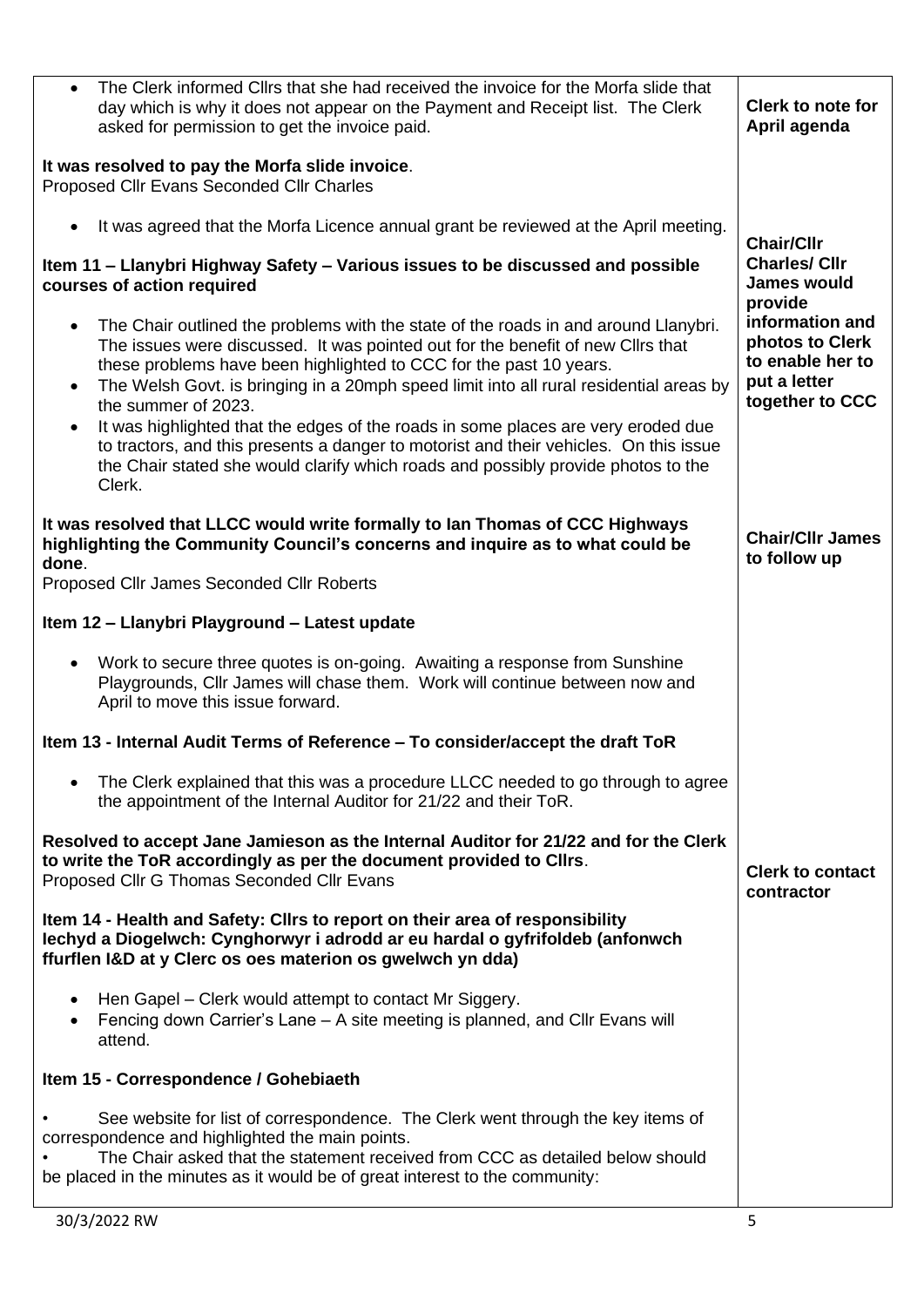| <b>Agreement 2022</b><br>SOs suspended at 20.46 hours<br>CCIIr Jones gave the background for the benefit of the newer CIIrs. CCC would be<br>providing two beach wheelchairs for free provision at Llansteffan Beach. The<br>County Council provides the wheelchairs, owns the wheelchairs, provide insurance<br>cover for the wheelchairs, and provides all the indemnity to Helen John in Florries.<br>Florries will manage the signing in and out of the wheelchairs. A £10 deposit will<br>be required, hirers will be required to sign a form to say they will be responsible for<br>the wheelchair during the hire duration. A shed has been provided, owned and<br>insured by CCC for storage of the wheelchairs. CCC wants to involve LLCC as a<br>party to providing the service and has asked that LLCC provide maintenance on the<br>shed, assist with providing photocopying that Florries might need as a support<br>service. Agreement is for 3 years.<br>The Clerk highlighted that she had requested to see the risk assessment and the<br>$\bullet$<br>management plan but had been informed those documents were not of concern to<br>the Clerk because the agreement to provide the service is not with LLCC, it is with<br>Florries. The Clerk was keen to highlight this issue to LLCC for their own protection<br>should things go wrong (e.g., any adverse incident involving a disabled person). By<br>signing the support SLA LLCC is fully aligning itself with this initiative even though<br>LLCC would not be managing the provision of the wheelchairs on a day-to-day<br>basis.<br>CCIIr Jones reiterated that there was no responsibility on the Community Council,<br>and she stated that CCC would not provide the service without all the necessary<br>paperwork and all safety measures in place. CCIIr Jones stated that once the<br>agreement between Florries and CCC was finalised she would make a request to<br>furnish LLCC with a copy the documents that the Clerk had requested.<br>The CCIIr was asked if there were any serious repairs required to the storage shed<br>would CCC be responsible. It was established that if there was a claim it would be<br>the responsibility of CCC.<br>It was resolved that as soon as Florries had signed the SLA with CCC to provide the<br>beach wheelchair service, LLCC would sign the admin. support provision SLA<br>presented by CCIIr Jones accordingly.<br>Proposed Cllr Lodwick Seconded Cllr Evans<br>Item 17 - Meeting with County Councillor / Cyfarfod gyda'r Cynghorydd Sir<br>CCIIr Jones explained that she was limited in what she could do and say due to purdah<br>rules prior to the May election. As a result, there would be no report for March or April to<br>comply with the purdah rules.<br>30/3/2022 RW<br>6 | To Members of Llansteffan and Llanybri Community Council.<br>Carmarthenshire County Council has been successful in bidding for Leader grant funding to appoint<br>a specialist consultant to provide an economic and social appraisal of the needs of Llansteffan as a<br>strategic tourist destination. The aim is to appraise the current available resources and the potential<br>to formalise and improve facilities through consultation with the community and other stakeholders.<br>The scheme will provide considered proposals for the future which will support the community in<br>accommodating the tourism industry while offering adequate and appropriate facilities to visitors.<br>The work is likely to begin in May, and the County Council will work closely with Llansteffan and<br>Llanybri Community Council to promote and complete the consultation.<br>As we are about to enter the pre-election restricted period the County Council will communicate with<br>the Community Council when information is to be shared, but this scheme should not be discussed<br>in the context of the election nor any political party. We look forward to working with you.<br>Item 16 - Beach Wheelchairs - Discussion to agree and sign Service Level | <b>Clirs to note</b> |
|---------------------------------------------------------------------------------------------------------------------------------------------------------------------------------------------------------------------------------------------------------------------------------------------------------------------------------------------------------------------------------------------------------------------------------------------------------------------------------------------------------------------------------------------------------------------------------------------------------------------------------------------------------------------------------------------------------------------------------------------------------------------------------------------------------------------------------------------------------------------------------------------------------------------------------------------------------------------------------------------------------------------------------------------------------------------------------------------------------------------------------------------------------------------------------------------------------------------------------------------------------------------------------------------------------------------------------------------------------------------------------------------------------------------------------------------------------------------------------------------------------------------------------------------------------------------------------------------------------------------------------------------------------------------------------------------------------------------------------------------------------------------------------------------------------------------------------------------------------------------------------------------------------------------------------------------------------------------------------------------------------------------------------------------------------------------------------------------------------------------------------------------------------------------------------------------------------------------------------------------------------------------------------------------------------------------------------------------------------------------------------------------------------------------------------------------------------------------------------------------------------------------------------------------------------------------------------------------------------------------------------------------------------------------------------------------------------------------------------------------------------------------------------------------------------------------------------|-----------------------------------------------------------------------------------------------------------------------------------------------------------------------------------------------------------------------------------------------------------------------------------------------------------------------------------------------------------------------------------------------------------------------------------------------------------------------------------------------------------------------------------------------------------------------------------------------------------------------------------------------------------------------------------------------------------------------------------------------------------------------------------------------------------------------------------------------------------------------------------------------------------------------------------------------------------------------------------------------------------------------------------------------------------------------------------------------------------------------------------------------------------------------------------------------------------------------------------------------------------------------|----------------------|
|                                                                                                                                                                                                                                                                                                                                                                                                                                                                                                                                                                                                                                                                                                                                                                                                                                                                                                                                                                                                                                                                                                                                                                                                                                                                                                                                                                                                                                                                                                                                                                                                                                                                                                                                                                                                                                                                                                                                                                                                                                                                                                                                                                                                                                                                                                                                                                                                                                                                                                                                                                                                                                                                                                                                                                                                                                 |                                                                                                                                                                                                                                                                                                                                                                                                                                                                                                                                                                                                                                                                                                                                                                                                                                                                                                                                                                                                                                                                                                                                                                                                                                                                       |                      |
|                                                                                                                                                                                                                                                                                                                                                                                                                                                                                                                                                                                                                                                                                                                                                                                                                                                                                                                                                                                                                                                                                                                                                                                                                                                                                                                                                                                                                                                                                                                                                                                                                                                                                                                                                                                                                                                                                                                                                                                                                                                                                                                                                                                                                                                                                                                                                                                                                                                                                                                                                                                                                                                                                                                                                                                                                                 |                                                                                                                                                                                                                                                                                                                                                                                                                                                                                                                                                                                                                                                                                                                                                                                                                                                                                                                                                                                                                                                                                                                                                                                                                                                                       |                      |
|                                                                                                                                                                                                                                                                                                                                                                                                                                                                                                                                                                                                                                                                                                                                                                                                                                                                                                                                                                                                                                                                                                                                                                                                                                                                                                                                                                                                                                                                                                                                                                                                                                                                                                                                                                                                                                                                                                                                                                                                                                                                                                                                                                                                                                                                                                                                                                                                                                                                                                                                                                                                                                                                                                                                                                                                                                 |                                                                                                                                                                                                                                                                                                                                                                                                                                                                                                                                                                                                                                                                                                                                                                                                                                                                                                                                                                                                                                                                                                                                                                                                                                                                       |                      |
|                                                                                                                                                                                                                                                                                                                                                                                                                                                                                                                                                                                                                                                                                                                                                                                                                                                                                                                                                                                                                                                                                                                                                                                                                                                                                                                                                                                                                                                                                                                                                                                                                                                                                                                                                                                                                                                                                                                                                                                                                                                                                                                                                                                                                                                                                                                                                                                                                                                                                                                                                                                                                                                                                                                                                                                                                                 |                                                                                                                                                                                                                                                                                                                                                                                                                                                                                                                                                                                                                                                                                                                                                                                                                                                                                                                                                                                                                                                                                                                                                                                                                                                                       |                      |